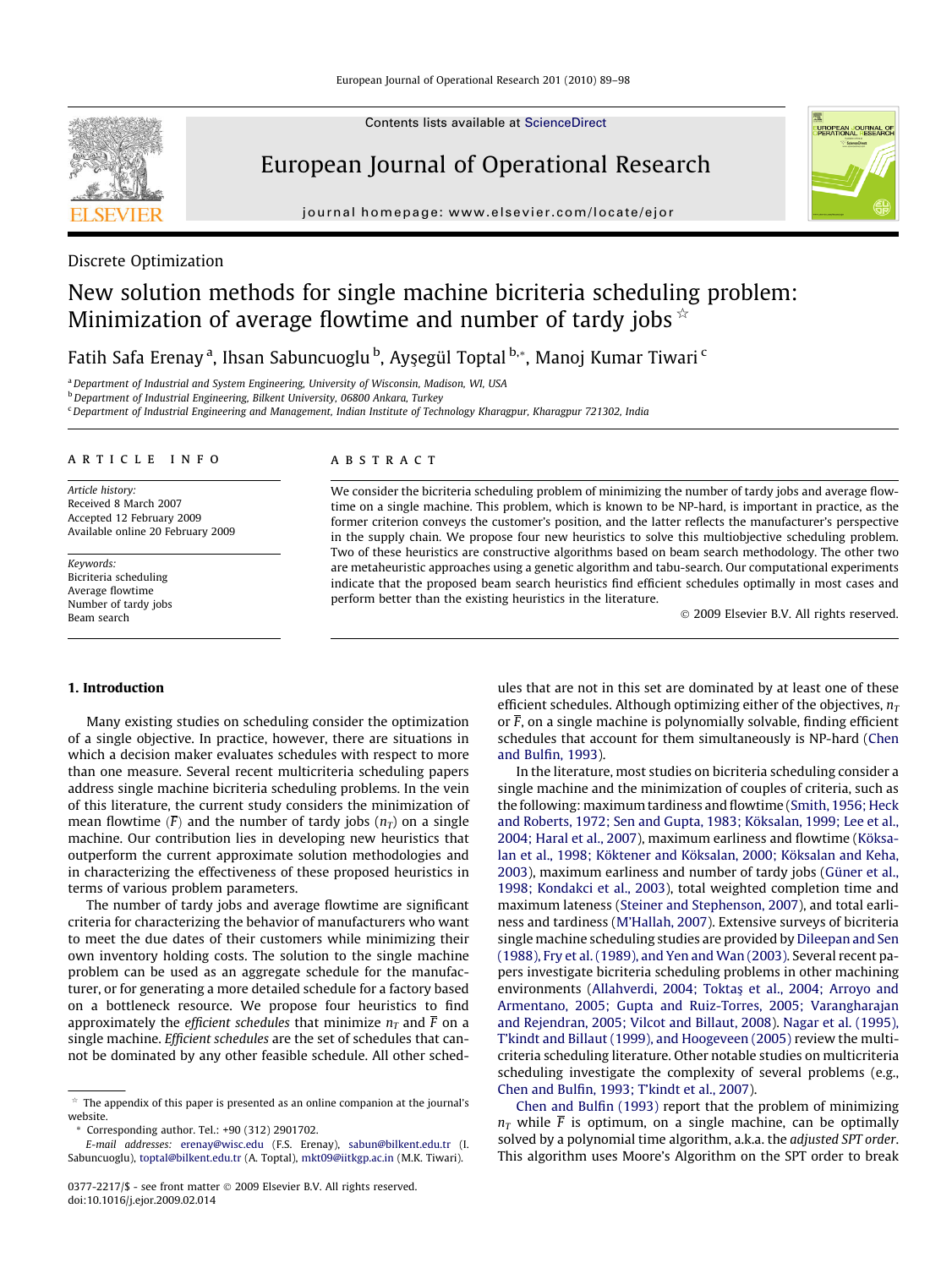ties among jobs with equal processing times; we refer to the sequence generated according to this algorithm as the SPT order. In another study, [Emmons \(1975\)](#page-9-0) develops an algorithm for the problem of minimizing  $\overline{F}$  while  $n<sub>T</sub>$  is optimum, which is shown to be NP-Hard by [Huo et al. \(2007\)](#page-9-0).

In the current paper, we seek efficient schedules to minimize the number of tardy jobs and average flowtime on a single machine. The first study on this problem was by [Nelson et al. \(1986\)](#page-9-0), who proposed a constructive heuristic and an optimal solution based on a branch and bound procedure. In another study, [Kiran and Unal](#page-9-0) [\(1991\)](#page-9-0) define several characteristics of the efficient solutions. [Kon](#page-9-0)[dakci and Bekiroglu \(1997\)](#page-9-0) present some dominancy rules, which they use to improve the efficiency of the optimal solution procedure by [Nelson et al. \(1986\).](#page-9-0) Recent studies on the problem propose some general-purpose procedures. [Köktener and Köksalan \(2000\)](#page-9-0) [and Köksalan and Keha \(2003\)](#page-9-0) developed heuristic methods based on simulated annealing and a genetic algorithm, respectively. The latter study reports that a genetic algorithm generally outperforms simulated annealing in terms of solution quality, however, a simulated annealing approach is faster than a genetic algorithm.

After reviewing these studies, we observe that only a few solution methodologies (one exact and three heuristics) were proposed for the problem considered in this paper. Moreover, these solution methods are not compared with each other in detail. The only exception is a study by [Köksalan and Keha \(2003\),](#page-9-0) in which the authors test the performance of their proposed genetic algorithm, relative to the simulated annealing approach of [Köktener and](#page-9-0) [Köksalan \(2000\)](#page-9-0). A comparison of these two iterative methods with respect to the optimum solution was also made, however, it was limited to a problem size of 20 jobs. In this study, we present four new algorithms: two are constructive algorithms, based on the beam search method, and the other two work iteratively utilizing a genetic algorithm (GA) and tabu-search (TS). We compare these proposed heuristics with each other and with the exact and heuristic solution methods available in the literature.

The organization of this paper is as follows: In Section 2, we present an explicit mathematical formulation for the problem of minimizing the number of tardy jobs and average flowtime on a single machine. In Section [3,](#page-2-0) we describe [Nelson et al.'s \(1986\)](#page-9-0) optimal solution method for this problem. The proposed beam search algorithms are presented in Section [4,](#page-2-0) and GA and TS algorithms are described in Section [5.](#page-3-0) We discuss the findings of our extensive numerical study in Section [6](#page-5-0). Finally, we present general conclusions and future research directions in Section [7.](#page-8-0)

#### 2. Problem formulation

We consider a single machine environment in which N jobs are to be scheduled with the objective of minimizing the number of tardy jobs and average flowtime. In this environment, jobs have due dates and deterministic processing times. We assume that preemption is not allowed and that there exists no precedence relationship between jobs.  $P_i$  and  $d_i$  are the processing time and the due date of job j, respectively. Denoting S as a feasible schedule,  $\overline{F}(S)$  represents the average flowtime of schedule S, and  $n_T(S)$  refers to the number of tardy jobs resulting from schedule S.

Our approach aims at finding efficient schedules for minimizing  $\overline{F}$  and  $n_T$ . More formally, we are interested in finding a set of schedules where, if S is an element of this set, then there exists no schedule  $S'$  satisfying the following constraints, while at least one of these constraints is strict:

$$
n_T(S') \leq n_T(S)
$$
, and  $\overline{F}(S') \leq \overline{F}(S)$ .

The solution approach builds on the fact that optimizing either one of the objectives,  $n<sub>T</sub>$  or  $\overline{F}$ , on a single machine is polynomially solvable. It is well known in the scheduling literature that the shortest processing time (SPT) rule minimizes the average flowtime and that Moore's Algorithm [\(Moore, 1968](#page-9-0)) minimizes the number of tardy jobs. In the rest of the manuscript, we will denote  $n_T$  (SPT) and  $n_T$ (Moore) as the number of tardy jobs when all jobs are sequenced using the SPT rule and Moore's Algorithm, respectively. [Kiran and](#page-9-0) [Unal \(1991\)](#page-9-0) showed that for each number of tardy jobs between  $n_T$  (SPT) and  $n_T$  (Moore), there exists at least one corresponding efficient schedule. The range between  $n_T$  (SPT) and  $n_T$  (Moore) is referred to as the efficient range of the number of tardy jobs. Any schedule having a number value of tardy jobs that is outside the efficient range is dominated by some efficient schedule. Since there exists at least one efficient schedule for every  $n<sub>T</sub>$  value in this range, the total number of efficient schedules for a given problem is at least  $n_T(SPT)$  –  $n_T(Moore)$  + 1. Therefore, for a problem with N jobs, we solve the following model for all n such that  $n_T(SPT) \ge n \ge n_T$ (Moore).

$$
Min_{\forall S} \quad F(S)
$$

$$
s.t. \t n_T(S) = n.
$$

To present a more detailed formulation of the above problem, let us define  $X_{ij}$  and  $Y_j$  as follows:

$$
X_{ij} = \begin{cases} 1, & \text{if } i \text{th position is held by job } j \\ 0, & \text{o.w.} \end{cases}
$$
 and  

$$
Y_j = \begin{cases} 1, & \text{if } j \text{ob } j \text{ is } \text{tardy} \\ 0, & \text{o.w.} \end{cases}
$$

Also, let M and  $\xi$  denote a very large and very small number, respectively. We next present an explicit mathematical model for our problem. Recall that this model should be solved for all  $n \in [n_T]$  $(Moore), n_T (SPT)]$ 

Min 
$$
\frac{1}{N} \left( \sum_{i=1}^{N} \sum_{j=1}^{N} (N - i + 1) X_{ij} P_j \right)
$$
  
s.t.  $\sum_{j=1}^{N} X_{ij} = 1$  for all  $i \in \{1, 2, ... N\}$ , (1)

$$
\sum_{i=1}^{N} X_{ij} = 1 \text{ for all } j \in \{1, 2, \dots N\},
$$
 (2)

$$
d_j - P_j - \sum_{r=2}^N \sum_{i=1}^{r-1} \sum_{k=1}^N X_{rj} X_{ik} P_k \ge -M \times Y_j \text{ for all } j \in \{1, 2, \dots N\},
$$
\n(3)

$$
d_j - P_j - \sum_{r=2}^{N} \sum_{i=1}^{r-1} \sum_{k=1}^{N} X_{rj} X_{ik} P_k \le M \times (1 - Y_j) - \xi
$$
  
for all  $j \in \{1, 2, ..., N\},$  (4)

$$
\sum_{j=1}^{N} Y_j = n. \tag{5}
$$

In the above formulation, Eq. (1) assures that only one job can be assigned to each position in the schedule. Eq. (2) makes sure that there is no unassigned job. Expressions (3) and (4) jointly identify whether job *j* is tardy or not, i.e.,  $Y_i = 0$  or  $Y_i = 1$ . Finally, Eq. (5) states that only n jobs are tardy. Inequalities (3) and (4) are nonlinear, due to the multiplication of  $X_{ri}$  and  $X_{ik}$ . Since both variables are binary, however, it is possible to linearize these inequalities by replacing  $X_{rj}X_{ik}$  with  $Z_{rjik}$  and adding the following three constraints to the model for all *i*, *j*, *k*,  $r \in \{1, \ldots, N\}$ .

a) 
$$
X_{rj} \ge Z_{rjik}
$$
, b)  $X_{ik} \ge Z_{rjik}$ , c)  $Z_{rjik} \ge X_{rj} + X_{ik} - 1$ .

Observe that, the efficient schedule that has  $n<sub>T</sub>$  (SPT) tardy jobs is the schedule that is formed according to the SPT order. Therefore, the remaining  $n_T$  (SPT) –  $n_T$  (Moore) efficient schedules need to be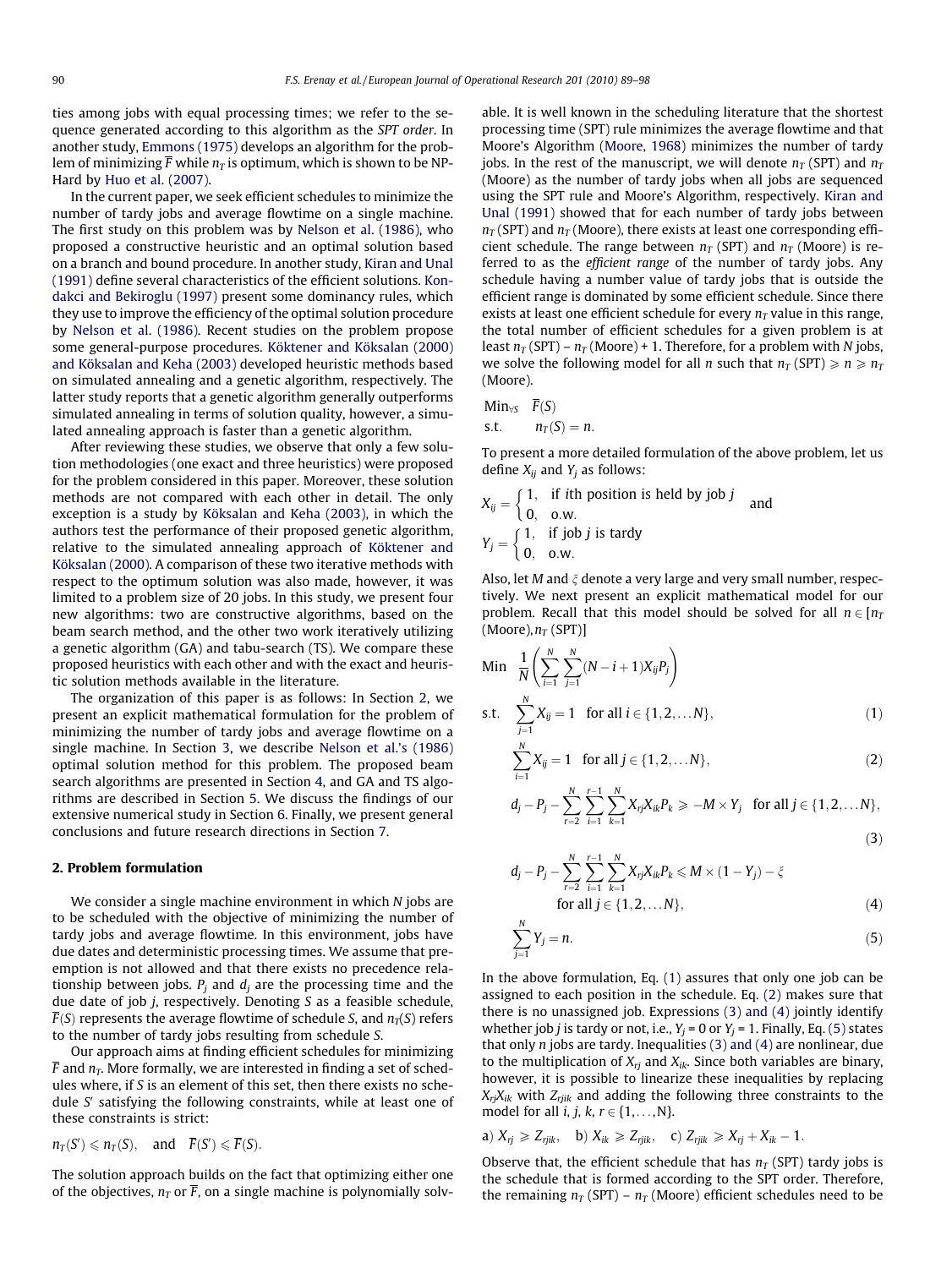<span id="page-2-0"></span>found. [Nelson et al. \(1986\)](#page-9-0) proposed an efficient branch and bound algorithm to find all these schedules optimally. Yet this algorithm is not computationally efficient for large size problems. Since the heuristics that we propose will take from Nelson et al.'s branch and bound algorithm (B&B Algorithm) and will be compared with it, we next present a brief summary of this algorithm.

## 3. Optimal solution methodology for minimizing  $n<sub>T</sub>$  and  $\overline{F}$

The B&B Algorithm developed by [Nelson et al. \(1986\)](#page-9-0) depends on two key points. First is the fact that, given N jobs and a subset of these N jobs, the schedule that gives a minimum value for  $\overline{F}$ while keeping the jobs in the given subset non-tardy is found using Smith's Algorithm (see [Smith, 1956; Kiran and Unal, 1991](#page-9-0)). The second point is presented in the following theorem.

Theorem 1. [\(Nelson et al., 1986](#page-9-0)). The jobs that are early in the SPT order are also early in at least one of the efficient schedules with  $n_T = n$ for all n s.t.  $n_T(SPT) \geq n \geq n_T$  (Moore).

This theorem implies that in order to find an efficient schedule with  $n_T$  = n, it is necessary to determine which other  $n_T(SPT)$  – n jobs will be early, besides the early jobs of the SPT order. Therefore, to minimize  $\bar{F}$  subject to having *n* tardy jobs, all subsets with cardinality  $n_T(SPT)$  – n that are composed of the tardy jobs in the SPT order should be evaluated using Smith's Algorithm. The schedule that is obtained through this evaluation is the efficient schedule for  $n_T = n$ .

The B&B method is designed to determine one efficient schedule at every level of the branch and bound tree. More specifically, at the kth level, an efficient schedule for  $n_T = n_T (SPT) - k$  is found, where k=0,..., $n_T(SPT)$  –  $n_T(Moore)$ . In this tree, each node stores a set of jobs that need to be kept non-tardy. We will refer to this set as the early job set. An early job set at level  $k$  is a subset of  $N$  jobs with cardinality  $N - n_T(SPT) + k$ . The nodes at level k cover all possible subsets that have the specified cardinality. Of these jobs,  $N$  $n<sub>T</sub>$  (SPT) in each early job set are the early jobs of the SPT order, and the remaining k are among the tardy jobs of the SPT order. Smith's Algorithm is run for each node in level  $k$ , and the schedule that has the minimum  $\bar{F}$  while keeping the corresponding  $N - n_T (SPT) + k$ jobs non-tardy is found. The schedule that gives the least  $F$  considering all the nodes at level k, is the efficient schedule for  $n_T = n_T$  $(SPT) - k$ . The procedure is repeated for each level of the branch and bound tree. The tree starts with the node that stores the early jobs of the SPT order at the level 0 and ends at the level  $n_T$  (SPT) –  $n_T$  (Moore), after finding the efficient schedule for  $n_T$  (Moore).

As stated above, we use Smith's Algorithm to evaluate the nodes of Nelson et al.'s B&B tree. Smith's Algorithm minimizes  $\overline{F}$  given  $T_{max}$  is zero, where  $T_{max}$  is the maximum tardiness. Equivalently, it finds the schedule that minimizes  $\overline{F}$  given  $n_T = 0$ . In order to utilize this algorithm at a node, we first set the due dates of the jobs not included in the corresponding early job set to infinity. That is, for each node k, we solve the following problem using Smith's Algorithm:

Min<sub> $\forall$ S</sub>  $\overline{F}$ , s.t.  $T_{max}(S) = 0$ ,  $d_i = \infty \quad \forall i \notin E_k,$ 

where  $E_k$  is the early job set of node  $k$ .

## 4. Proposed beam search algorithms

Beam search is a fast and approximate branch and bound algorithm, where instead of expanding every node to the next level, as in the classical branch and bound tree, only a limited number of promising nodes are expanded. Thus, rather than performing all branch and bound tree operations, beam search efficiently operates on only a small portion of the tree. Examples of beam search applications on various scheduling problems include [Sabuncuoglu and](#page-9-0) [Karabuk \(1998\), Sabuncuoglu and Bayiz \(1999\), Ghirardi and Potts](#page-9-0) [\(2005\)](#page-9-0).

Generally, at a level of beam search tree, the nodes are evaluated via a global evaluation function. The nodes with the highest scores are selected to be expanded to the next level. The number of these nodes is fixed and is called beam width (b) in the literature. In some beam search applications, a portion of the nodes to be expanded to the next level is chosen randomly. A variation of beam search algorithms uses local evaluation functions to eliminate some of the nodes before evaluating them with the global evaluation function. This approach is called a filtered beam search. [Sabuncuoglu et al. \(2008\)](#page-9-0) provide a comprehensive review of beam search algorithms.

There are two types of beam search implementations with respect to the branching procedure: dependent and independent beam search. We applied both of these branching procedures to the problem under consideration.

## 4.1. Independent beam search (BS-I)

The first two levels (level 0 and level 1) of our beam search tree are the same as Nelson et al.'s search tree. At level 2, however, only b nodes are expanded to the next level. These b nodes have the b smallest  $\bar{F}$  values obtained from applying Smith's Algorithm. At the next levels, only one node from the same parent can be expanded to the next level. The schedule implied by the node with the minimum  $\overline{F}$  among all the nodes at a level, is the heuristic efficient schedule for that level. Note that the global evaluation function of BS-I is the average flowtime obtained by running Smith's Algorithm for a node. This algorithm utilizes an independent beam search because its solution tree has b independent branches. As in Nelson et al.'s B&B Algorithm, BS-I terminates at level  $n_T$  (SPT) –  $n_T$  (Moore) after finding a heuristic efficient schedule for  $n_T = n_T$  (Moore).

## 4.2. Dependent beam search (BS-D)

The dependent beam search algorithm is a slightly modified version of the independent beam search algorithm. In the independent beam search tree, after the second level, only one node is expanded to the next level, among the nodes from the same parent. In the dependent beam search, however, all the nodes at a level are evaluated together, without considering their parent nodes, and b nodes with the smallest  $\bar{F}$  values are expanded to the next level. This implies that more than one node that has the same parent node can be expanded to the next level.

Note that the heuristic proposed by [Nelson et al. \(1986\)](#page-9-0) is based on expanding the node with the minimum flowtime at each level of a given B&B tree. It can be observed that this heuristic is nothing but a special version of our proposed beam search algorithms, with a beam width of 1. In the rest of the text, we refer to this heuristic as Nelson's Heuristic.

Next, we illustrate the proposed beam search algorithms over a numerical example.

Example: Consider a single machine scheduling problem with six jobs having the processing time and due-date information as in [Table 1](#page-3-0).

In order to find the heuristic efficient schedules for the above problem instance, we first need to determine the efficient range. It turns out that we have  $n_T$  (Moore) = 1,  $\overline{F}$  (Moore) = 19.83,  $n_T$ (SPT) = 4, and  $\overline{F}$  (SPT) = 13, and, therefore, the efficient range contains four values. Recall that SPT order is the efficient schedule corresponding to  $n_T = 4$  and that it has jobs 1 and 2 as early and the remaining jobs as tardy.

[Figs. 1a and 1b](#page-3-0) show the search trees using BS-I and BS-D, respectively, for  $b = 2$ . Both trees have four levels, each correspond-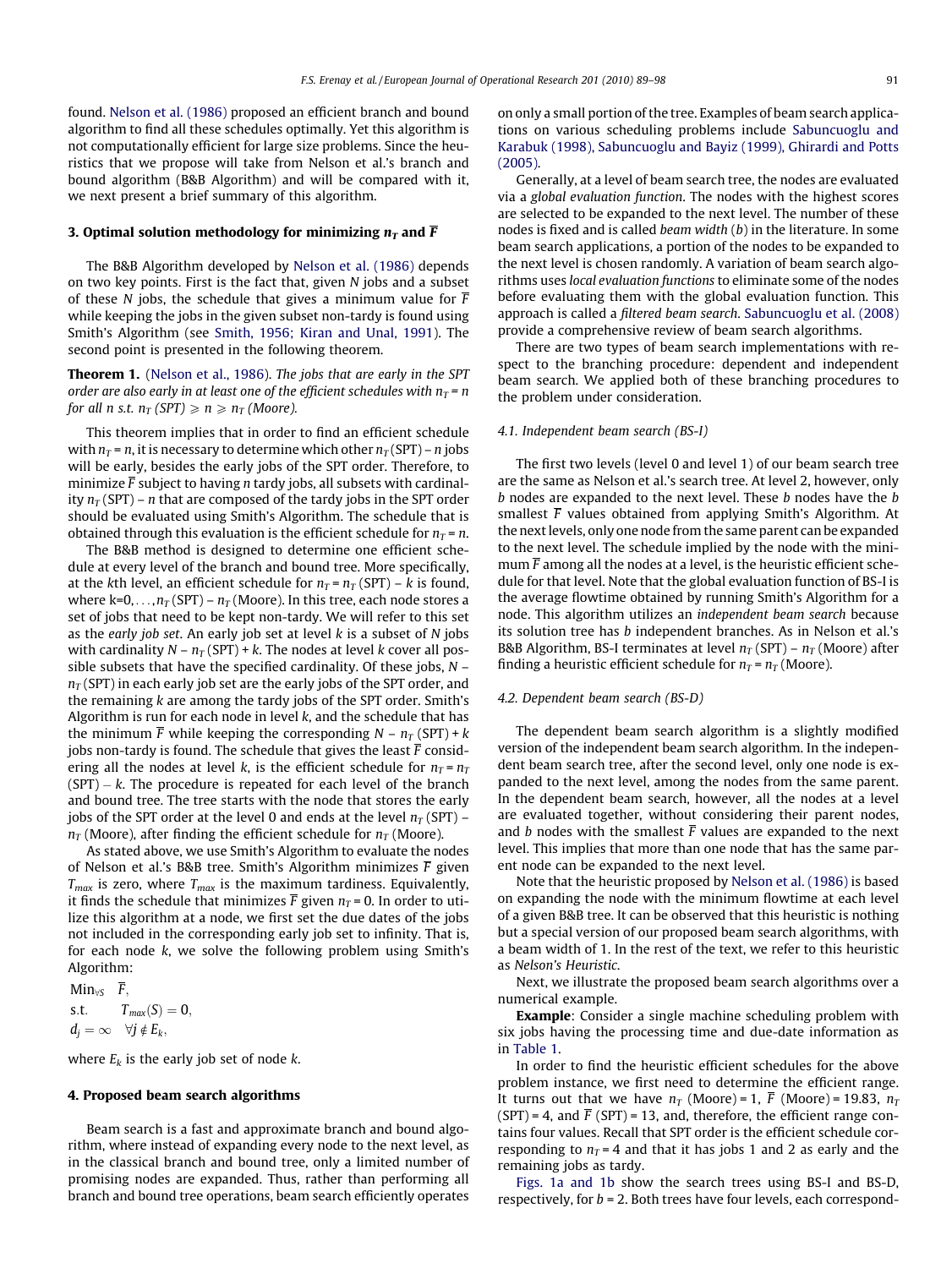<span id="page-3-0"></span>Table 1 Problem parameters.

| $\text{Job}(i)$ | Processing time $(P_i)$ | Due date $(d_i)$ |  |  |  |
|-----------------|-------------------------|------------------|--|--|--|
|                 |                         | 40               |  |  |  |
|                 |                         |                  |  |  |  |
|                 |                         |                  |  |  |  |
|                 |                         |                  |  |  |  |
|                 | 10                      | 20               |  |  |  |
|                 | 15                      | 32               |  |  |  |
|                 |                         |                  |  |  |  |

ing to a different  $n<sub>T</sub>$  value, with the single node in Level 1 representing the SPT order. The early jobs at each node k are stored in set  $E_k$ , and the schedules that give the minimum flowtime while keeping these jobs non-tardy are found using Smith's Algorithm.

# 5. Proposed iterative algorithms

In this section, we propose two iterative algorithms based on tabu-search and genetic algorithm approaches. Such approaches, in general, are generic metaheuristics for locating a good approximation to the global optimum of a given function, in a large search space. Tabu search belongs to the class of local search techniques and is based on avoiding local optima by using memory structures called tabu lists. These lists temporarily record visited solutions and prevent the algorithm from cycling around these solutions. Genetic algorithms, on the other hand, are among global search heuristics. Solutions are represented as chromosomes with varying gene structures. A typical genetic algorithm is based on changing an initially generated set of solutions using techniques such as mutation and crossover, until a terminating condition is satisfied.

## 5.1. Proposed tabu-search approach

The proposed TS Algorithm utilizes [Theorem 1](#page-2-0) and Smith's Algorithm. To find a heuristic efficient schedule with  $n_T = n$ , subsets of cardinality  $n_T(SPT)$  – n that include the tardy jobs of the SPT order are searched. First, a subset with cardinality  $n_T(SPT) - n$  is ran-



Fig. 1a. Independent beam search tree for the numerical example when  $b = 2$ .



Fig. 1b. Dependent beam search tree for the numerical example when  $b = 2$ . (\*The first entry refers to the minimum flowtime when the jobs in set E2 are nontardy and the second entry is the number of tardy jobs.)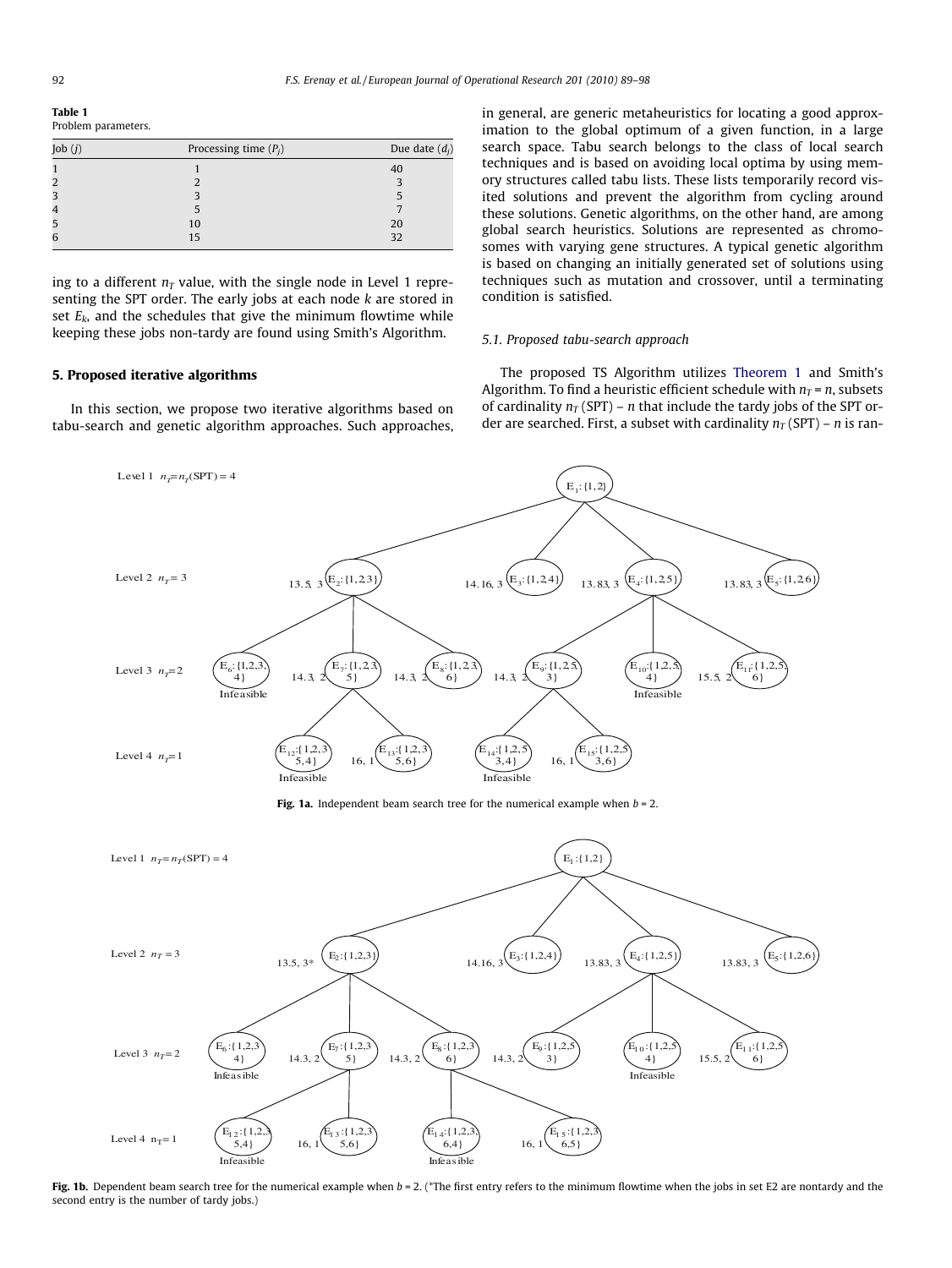domly selected and taken as the current subset. Then, some neighbors of this current subset with cardinality  $n_T(SPT) - n$  are generated. Next, these neighbors are evaluated using Smith's Algorithm. The neighbor for which Smith's Algorithm gives the least  $\overline{F}$  is accepted as the new current subset. After 100 iterations, or if every neighbor appears to be infeasible, the schedule that Smith's Algorithm finds for the current subset is accepted as the heuristic efficient schedule with  $n_T = n$ .

The procedure described above is a forward search starting from  $n_T$ = $n_T$  (SPT) – 1 and continuing towards  $n_T$ = $n_T$  (Moore). Our initial runs indicate, however, that the forward search cannot find a heuristic efficient schedule for some  $n_T = n$ , where  $n_T$  $(SPT) \geq n \geq n_T (Moore)$ . Thus, a backward search is also performed starting from  $n_T = n_T$  (Moore). In this backward search, the jobs that are tardy in Moore's Algorithm are allowed to be tardy at every iteration. For each  $n_T = n$ , which other  $n - n_T$  (Moore) jobs will be allowed to be tardy is searched in the same manner as in the forward search. After backward and forward searches are completed, among all the schedules found for  $n_T = n$ , the one with the smallest  $\overline{F}$  is selected as the heuristic efficient schedule. Detailed descriptions of the forward and backward search mechanisms are given in Appendix A.

#### 5.1.1. Neighborhood generation

The neighbors of the current subset are generated by selecting a specific job from the current subset and replacing it with another job that is not an element of the current subset. The selected job is replaced with every possible job, one by one, to generate all possible neighbors. A job is selected to be replaced with a probability that is inversely proportional to the number of times the job has been selected before (i.e.,  $N_i$ ). That is, the probability of selecting job j is given by

$$
p_j = \frac{t_j}{\sum_{j=1}^{N} t_j}
$$
, where  $t_j = \frac{\sum_{j=1}^{N} N_j}{N_j}$ ,  $j \in \{1, 2, ..., N\}$ .

#### 5.1.2. Tabu list and aspiration criterion

The jobs from the current subset that are selected to be replaced are added to the tabu list. Once a job is added to the tabu list, it is kept there for the next five iterations. The aspiration criterion is to override the tabu status of a move if this move yields the best solution so far.

### 5.1.3. Stopping criteria

As discussed above, the TS Algorithm terminates after a forward search and a backward search are completed. Both of these searches are based on evaluating 100 consecutive neighbors for  $n_T$  = n where  $n_T$  (SPT)  $\ge n \ge n_T$  (Moore).

#### 5.2. Proposed genetic algorithm

The proposed genetic algorithm (GA) tries to find the jobs to be tardy in the efficient schedule with  $n_T = n$ , for all n, such that  $n_T$  $(SPT) \geq n \geq n_T$  (Moore). It searches on the subset of the N jobs with cardinality n. The proposed algorithm uses binary representation, that is, each of these subsets is represented with chromosomes of N genes having a value 1 or 0. Each gene represents the tardiness state of the corresponding job. For example, if the jth gene has value 1, then the jth job is allowed to be tardy, otherwise the jth job should be non-tardy.

Recall that the schedule that gives minimum  $\bar{F}$  while keeping the jobs with gene value zero as non-tardy can be found using Smith's Algorithm. Therefore, finding the right chromosome is equivalent to finding the efficient schedule. The steps of GA can be found in Appendix B.

#### 5.2.1. The fitness function

The fitness function is used to determine the worst two chromosomes in the current population and the second parent chromosome for crossover operations via tournaments. We define the fitness function as

$$
w \frac{|n_T(C) - n|}{n_T(SPT) - n_T(Moore)} + (1 - w) \frac{\overline{F}(C) - \overline{F}(SPT)}{\overline{F}(Moore) - \overline{F}(SPT)}
$$

This function is quite similar to the one used by [Köksalan and Keha](#page-9-0) [\(2003\)](#page-9-0). The only difference is that  $n_T(C)$  and  $\overline{F}(C)$  are obtained by evaluating chromosome C using Smith's Algorithm.

#### 5.2.2. Initial population

[Köksalan and Keha \(2003\)](#page-9-0) present an algorithm to find the initial schedule with  $n_T = n$ . Their genetic algorithm starts the search for the efficient schedule with  $n_T = n$  at this initial schedule. They refer to this algorithm as the initial heuristic. We propose another initialization heuristic. For a given problem having  $n<sub>T</sub> \le n$ , we assign a job to each position starting from the first position. Job  $i$  is eligible to be assigned to the current position if scheduling the remaining unassigned jobs according to Moore's Algorithm yields at most  $n$  tardy jobs in total. Among the eligible jobs, the one with the shortest processing time will be placed in the current location in the schedule.

The population size is constant and is equal to 30. In forming an initial population of chromosomes, for each  $n<sub>T</sub>$  value in  ${n, n-1, n+1, n+2}$ , one schedule is generated using [Köksalan](#page-9-0) [and Keha \(2003\)](#page-9-0)'s initial heuristic, and one schedule is found using our initial heuristic. A total of eight chromosomes are created representing the tardy jobs in these schedules. Similarly, three other chromosomes are generated for the EDD order, the SPT order, and the sequence that results from Moore's Algorithm. The latter two chromosomes are used to form the neighbors. That is, by changing the values of some genes from 1 to 0, five neighbor chromosomes are produced from the chromosome representing the SPT order. Another five are generated by changing the values of some genes from 0 to 1 in the chromosome corresponding to Moore's Algorithm. In both cases, the total gene values of the neighbor chromosomes will be equal to  $n$ . Lastly, nine solutions are generated randomly. The initial population consists of all these listed chromosomes.

## 5.2.3. Crossover and mutation operators

In order to update the population, two chromosomes, called parents, are chosen for crossover. The first parent is generated with a tournament and the second parent is selected randomly. The tournament for the first parent involves determining the chromosome that has the best fitness function value, among five randomly selected ones. Two-point crossover operation is used in the proposed algorithm. Here, two genes on the parent chromosomes are selected randomly, and parts of the chromosomes between these genes are interchanged to generate two new chromosomes. These two chromosomes are added to the population, and the two worst chromosomes according to the fitness function are extracted from the population. This crossover mechanism is similar to the one presented by [Köksalan and Keha \(2003\).](#page-9-0) Mutation is applied to a randomly selected chromosome in the current population. The selected chromosome's two genes, one with value 1 and the other with value 0, are selected randomly, and their gene values are interchanged.

#### 5.2.4. Stopping criteria

In order to find a heuristic efficient schedule for  $n_T = n$  where  $n_T$  $(SPT) \geq n \geq n_T$  (Moore), varying values of the weight w are used in the fitness function (see Step 7 of the algorithm in Appendix B). For

: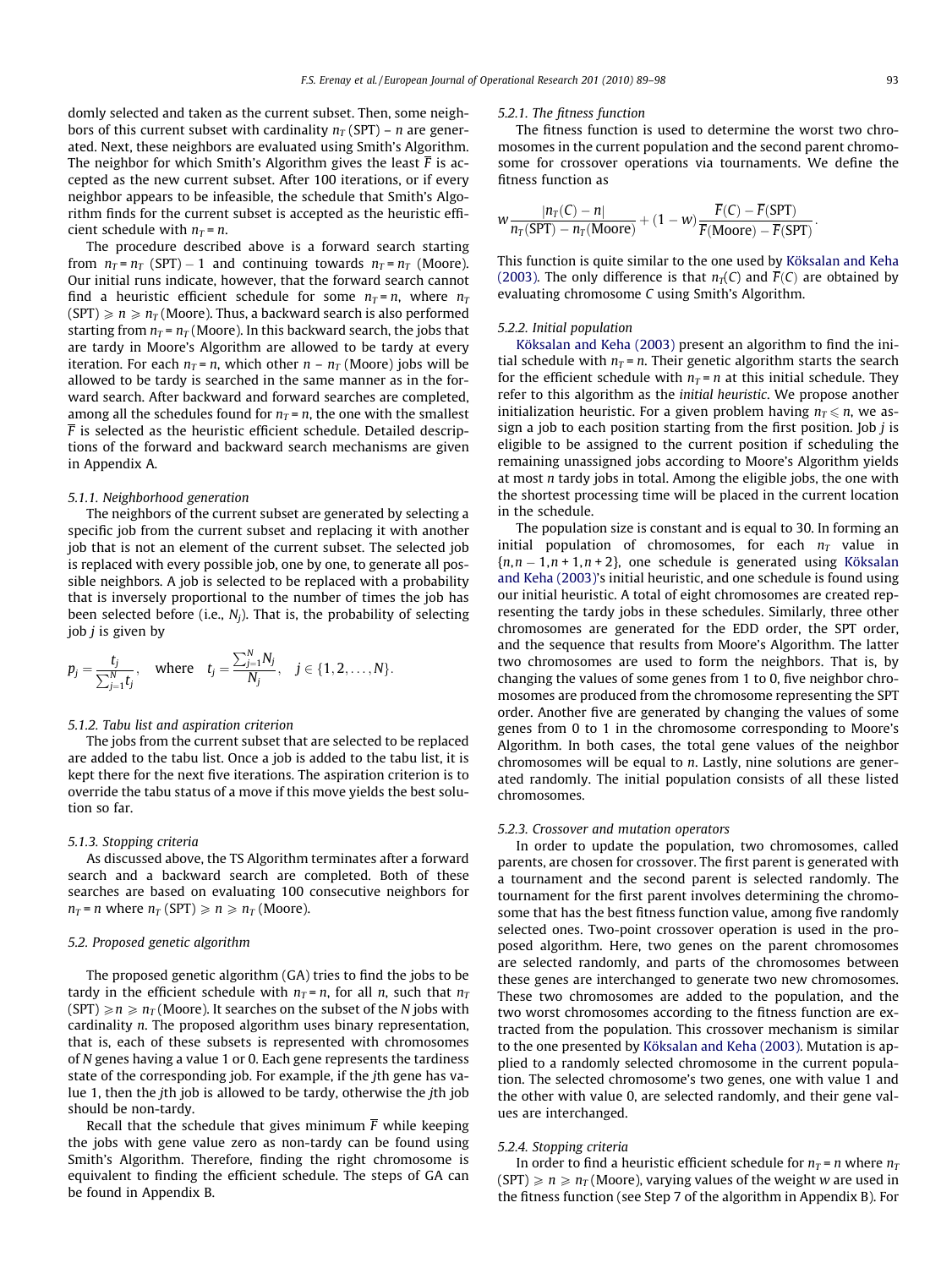<span id="page-5-0"></span>

| an<br>$\sim$ | ı<br>. .<br>$\sim$ |  |
|--------------|--------------------|--|
|              |                    |  |

Due date ranges.

| Due date type | Due date range    |
|---------------|-------------------|
|               | [0, 0.4SP]        |
|               | $[0.1$ SP, 0.3SP] |
| Ш             | [0.25SP, 0.45SP]  |
| IV            | [0.3SP, 1.3SP]    |

a given w value, the search is complete after 100 crossovers or if the best chromosome does not change for 20 consecutive crossovers.

# 6. Computational results

In order to evaluate the performances of the proposed heuristics, we conducted experiments on randomly generated problems with sizes of 20, 30, 40, 60, 80, 100, and 150 jobs. The processing times are taken as uniformly distributed in the ranges [0,25] and [0,100], representing low and high processing time variability, respectively. The due dates are also uniformly distributed on the four different ranges summarized in Table 2. Here, SP denotes the sum of the processing times of the N jobs. The same due date and processing time distributions are used by [Köksalan and Keha](#page-9-0) [\(2003\).](#page-9-0)

Before performing an extensive numerical study, we conducted a preliminary analysis to decide on a beam width value. We observed that the quality of the solution for a problem is very sensitive to a marginal increase in the beam width at its smaller values. As the beam width increases, however, its impact on the solution quality diminishes. We also observed that the range of the beam width values that improve the solution is smaller for small size problems. Therefore, we focused on the largest sized problems within our consideration to decide on a single value for the beam width and used it for all problems. Namely, for each processing time and due-date combination, we generated five sample problems with 150 jobs (i.e., 40 problems overall).

Recall that the total number of efficient schedules for a given problem is at least  $n_T (SPT) - n_T (Moore) + 1$ . Our sample problems yielded 756 efficient schedules, each corresponding to a different  $n<sub>T</sub>$  value for an instance. In order to measure the impact of increasing beam width, we considered the number of heuristic efficient schedules that had a better solution quality at the new beam width value, compared to that at  $b = 1$ . Fig. 2 shows a plot of how the number of such cases changes with increasing beam width, when BS-I is used. The behavior of how the performance of BS-D changes with increasing beam width is similar. As seen in Fig. 2, the performance of the beam search does not change much after  $b = 20$ ; therefore, we took  $b = 20$  for using BS-I and BS-D.



Fig. 2. Number of heuristic efficient schedules in which BS-I with beam width b yields a better solution than BS-I with beam width 1.

#### 6.1. Comparison with the optimal solution

Since the B&B Algorithm developed by [Nelson et al. \(1986\)](#page-9-0) requires long computational times (e.g., up to four days for a problem with 60 jobs), the performance of the proposed heuristics, relative to the optimum solution, was tested only for small size problems (i.e., 60 jobs or less). A detailed comparison of all the heuristics among themselves was made over large size problems (with more than 60 jobs), and the results will be presented in the next section.

Comparison of the heuristics with the optimal solution was made over 320 small size problems, resulting from 10 instances for each combination of job size, due date, and processing time distribution. These problems were solved using the seven heuristics (i.e., Nelson's Heuristic, BS-I, BS-D, [Köksalan and Keha \(2003\)'](#page-9-0)s genetic algorithm (GA(K&K)), [Köktener and Köksalan \(2000\)](#page-9-0)'s simulated annealing (SA(K&K)), the proposed tabu-search (TS), and the proposed genetic algorithm (GA)), and were compared with Nelson's optimal solution procedure. [Köksalan and Keha \(2003\)](#page-9-0) state that tournament size does not affect the performance of GA(K& K) considerably. Therefore, we took the tournament size as 5 for all genetic algorithm applications.

The following four measures were considered in our experiments.

(i) Average percentage deviation: Average percentage deviation illustrates the average gap between the heuristic and the optimal solution over all efficient schedules and test problems for which this gap is positive. These cases will be referred to as deviation instances in the rest of the manuscript. The average percentage deviation of a heuristic from the optimum is defined as

$$
\frac{\sum_{m=1}^{M}\sum_{n=n_{T}(m,\text{SPT})}^{n_{T}(m,\text{SPT})}100\times\frac{\overline{F}(m,n)-\overline{F}_{\text{OPT}(m,n)}}{\overline{F}_{\text{OPT}(m,n)}}}{\sum_{m=1}^{M}\sum_{n=n_{T}(m,\text{Moore})}^{n_{T}(m,\text{SPT})}\varrho_{m,n}}.
$$

Here, M is the total number of problems;  $\overline{F}(m,n)$  and  $\overline{F}_{OPT}(m, n)$  are, respectively, the mean flowtime values of the heuristic and the optimum solutions of the mth problem, given  $n_T$  = n.  $n_T(m, Moore)$  and  $n_T(m,SPT)$  are the number of tardy jobs for the mth problem, when jobs are sequenced according to Moore's Algorithm and the SPT order. Finally,  $\varphi_{m,n}$  is defined as

$$
\varphi_{m,n} = \begin{cases} 1, & \text{if } \overline{F}(m,n) > \overline{F}_{\text{OPT}}(m,n) \\ 0, & \text{o.w.} \end{cases}
$$

- (ii) Maximum Percentage Deviation =  $\max_{(m,n)} \Big(100 \times \frac{\overline{F}(m,n)-\overline{F}_{OPT}(m,n)}{\overline{F}_{corr}(m,n)}\Big),$ where  $n_T$  (SPT)  $\ge n \ge n_T$  (Moore) for a test problem. We use maximum percentage deviation as an indicator of the worstcase performance of a heuristic.
- (iii)  $ND/N_{\text{Total}}$ , where ND (total number of deviation instances) and  $N_{\text{Total}}$  (total number of efficient schedules) are defined as

$$
ND = \sum_{m=1}^{M} \sum_{n=n_T(m,\text{Moore})}^{n_T(m,\text{SPT})} \varphi_{m,n} \text{ and}
$$
  

$$
N_{\text{Total}} = \sum_{m=1}^{M} [n_T(m,\text{SPT}) - n_T(m,\text{Moore}) + 1].
$$

 $\frac{m=1}{ND/N_{\rm Total}}$  is the proportion of deviation instances among all efficient schedules for the M problems; therefore,  $(1 - ND/$  $N_{\text{Total}}$ ) is the proportion of optimally found efficient schedules by a heuristic.

(iv) Average CPU time: The average computation time spent in finding all heuristic efficient schedules for a test problem, using a Pentium 3.00 GHz processor.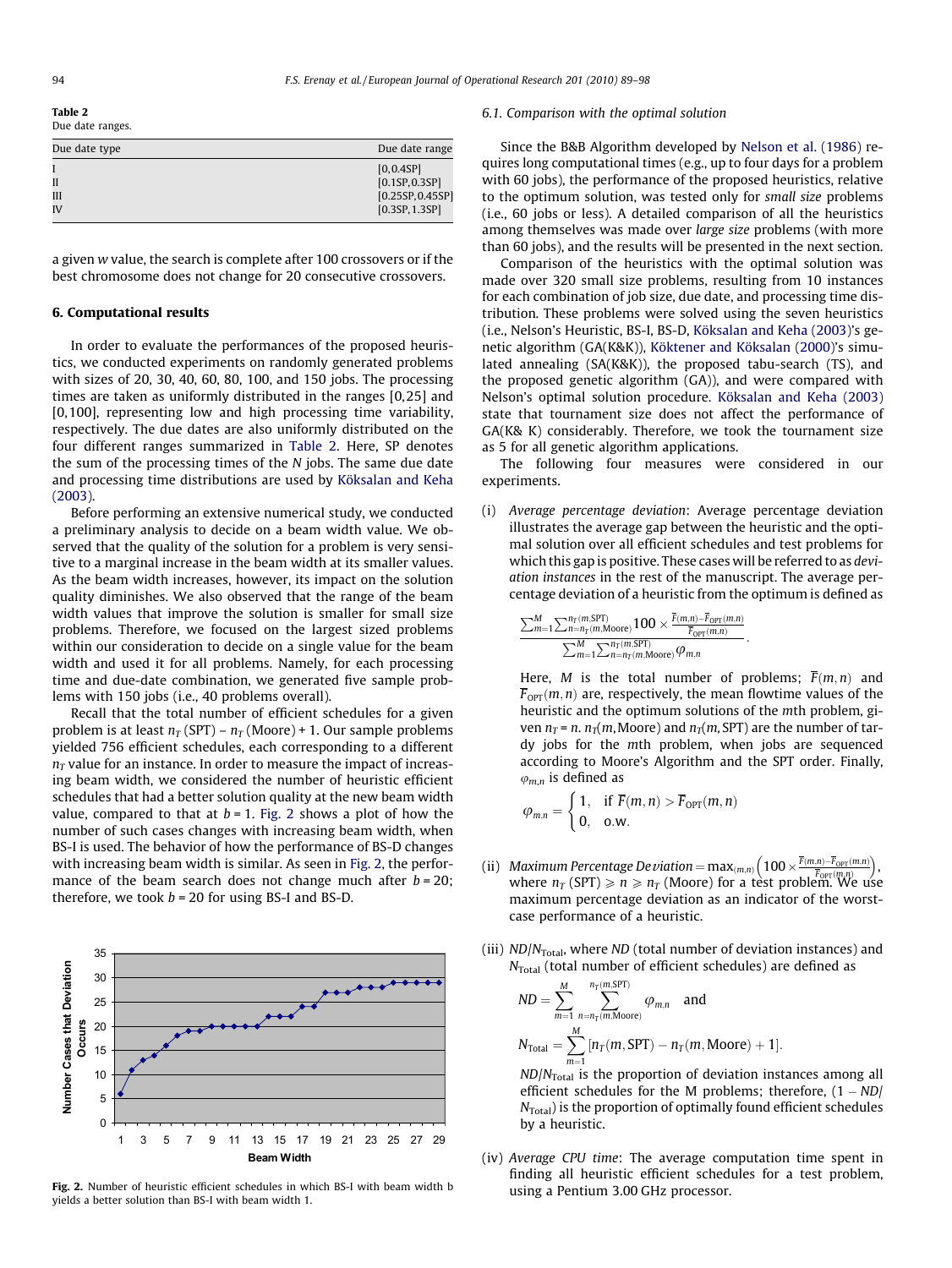Table 3 summarizes the results of our experiments with problem sizes of 20, 30, 40, and 60 jobs. The results indicate that Nelson's Heuristic, BS-I and BS-D perform better than GA(K&K) and SA(K&K), according to all performance measures. The average percentage deviation value for the problems with 60 jobs is the only exception for which GA(K&K) outperforms BS-I. The reason behind this is that BS-I resulted in only five deviation instances, and one of the deviation values was high. For all other performance measures, BS-I performs better than GA(K&K).

For problems with 20, 30, and 40 jobs, BS-I and BS-D find all efficient schedules optimally, and they consume the same amount of computational time. For problems with 60 jobs, BS-D and BS-I both yield some deviation instances; however, the number of such instances is smaller than for the other heuristics. When BS-I and BS-D are compared to Nelson's Heuristic, we observe that their solution quality is better; however, they require more computational time. Although the performances of GA(K&K), SA(K&K), and Nelson's Heuristic worsen as the problem size increases, the performances of the beam search heuristics are quite stable.

Another observation is that both GA and TS perform better than GA(K&K) and SA(K&K) but not as good as the beam search algorithms. GA outperforms TS, according to the average percentage deviation criterion, for three out four different job sizes. For the problems with 40 and 60 jobs, however, TS finds a greater number of efficient schedules optimally than GA does. Their average devi-

ation values do not exhibit a pattern according to the job size. As job size increases, however,  $ND/N_{Total}$  increases for both TS and GA.

Table 3 further shows that Nelson's Heuristic is the fastest of all seven approximate solution methods. Although GA(K&K)'s solution quality is better than that of SA(K&K), it is much slower than SA(K&K). GA is the slowest heuristic. BS-I and BS-D perform much better than GA(K&K), SA(K&K), GA, and TS in terms of the average CPU time.

Tables 4 and 5 summarize the average percentage deviation values for low and high processing time distributions, respectively, under each due date distribution type and problem size combination. These tables illustrate that BS-I, BS-D provide better solutions than do GA, SA, SA(K&K), and GA(K&K) with respect to each job size, processing time, and due date distribution type. In fact, BS-I and BS-D deviate from the optimal solution only in the problem sizes of 60 jobs.

Tables 4 and 5 further indicate that the problems generated using Type IV due date distribution are solved quite effectively by the beam search heuristics and by Nelson's Heuristic. Recall that this distribution type represents problems with loose due dates. Although these algorithms also work well for problems with tighter due dates (i.e., due date distribution types I, II, or III), most deviation instances occur in these problem types. Processing time variability, on the other hand, does not affect the solution quality of BS-I and BS-D. For Nelson's Heuristic, deviation from optimality

## Table 3

| Comparison of the heuristics with the optimum solution. |  |  |  |  |  |  |
|---------------------------------------------------------|--|--|--|--|--|--|
|---------------------------------------------------------|--|--|--|--|--|--|

| comparison of the neuristics with the optimum solution. |                       |                    |              |              |         |         |           |           |
|---------------------------------------------------------|-----------------------|--------------------|--------------|--------------|---------|---------|-----------|-----------|
| Problem size                                            | Performance measure   | Nelson's Heuristic | BS-I         | BS-D         | GA(K&K) | SA(K&K) | <b>GA</b> | <b>TS</b> |
| $20$ Jobs                                               | Average deviation (%) | 0.28               | $\Omega$     | $\mathbf{0}$ | 0.64    | 4.57    | 0.14      | 0.44      |
|                                                         | $ND/N_{Total}$        | 1/183              | 0/183        | 0/183        | 63/183  | 177/183 | 7/183     | 37/183    |
|                                                         | Maximum deviation (%) | 0.28               | 0            | $\mathbf{0}$ | 7.17    | 34.38   | 0.33      | 4.57      |
|                                                         | CPU time (seconds)    | 0.01               | 0.01         | 0.01         | 0.26    | 0.22    | 0.50      | 0.30      |
| 30 Jobs                                                 | Average deviation (%) | 1.26               | $\mathbf{0}$ | $\mathbf{0}$ | 0.54    | 2.52    | 0.34      | 0.32      |
|                                                         | $ND/N_{Total}$        | 5/260              | 0/260        | 0/260        | 158/260 | 248/260 | 42/260    | 52/260    |
|                                                         | Maximum deviation (%) | 3.00               | 0            | $\mathbf{0}$ | 8.04    | 22.48   | 2.27      | 3.83      |
|                                                         | CPU time (seconds)    | 0.01               | 0.02         | 0.02         | 1.08    | 0.49    | 2.06      | 1.15      |
| 40 Jobs                                                 | Average deviation (%) | 0.34               | $\Omega$     | $\mathbf{0}$ | 0.60    | 2.71    | 0.24      | 0.54      |
|                                                         | $ND/N_{Total}$        | 7/365              | 0/365        | 0/365        | 125/365 | 358/365 | 115/365   | 85/365    |
|                                                         | Maximum deviation (%) | 1.08               | 0            | $\mathbf{0}$ | 3.82    | 26.76   | 1.94      | 5.0       |
|                                                         | CPU time (seconds)    | 0.02               | 0.04         | 0.04         | 3.10    | 0.73    | 6.10      | 2.87      |
| 60 Jobs                                                 | Average deviation (%) | 0.39               | 0.90         | 0.93         | 0.53    | 2.58    | 0.29      | 0.67      |
|                                                         | $ND/N_{Total}$        | 15/582             | 5/582        | 2/582        | 486/582 | 573/582 | 308/582   | 186/582   |
|                                                         | Maximum deviation (%) | 2.22               | 2.22         | 0.182        | 4.05    | 3.35    | 25.15     | 7.55      |
|                                                         | CPU time (seconds)    | 0.05               | 0.14         | 0.14         | 15.53   | 1.70    | 30.79     | 12.95     |

#### Table 4

Average deviation from optimum in problems with low processing time variability (%).

| Problem size | Due date type | Nelson's Heuristic | $BS-I$         | BS-D         | GA(K&K) | SA(K&K) | GA           | <b>TS</b> |
|--------------|---------------|--------------------|----------------|--------------|---------|---------|--------------|-----------|
| 20 Jobs      |               | 0.28               | $\overline{0}$ | $\mathbf{0}$ | 0.50    | 3.16    | 0.18         | 0.34      |
|              | П             | $\mathbf{0}$       | 0              |              | 0.68    | 5.41    | 0            | 0.97      |
|              | III           | $\Omega$           | 0              | 0            | 0.22    | 4.64    | 0.33         | 1.66      |
|              | IV            | 0                  | 0              | $\mathbf{0}$ | 0.32    | 7.22    | $\mathbf{0}$ | 0.07      |
| 30 Jobs      |               | $\Omega$           | 0              | $\mathbf{0}$ | 0.78    | 1.62    | 0.47         | 0.13      |
|              | $_{II}$       | $\Omega$           | $\Omega$       | $\mathbf{0}$ | 0.23    | 3.31    | 0.11         | 0.58      |
|              | III           | $\Omega$           | 0              | 0            | 0.16    | 2.46    | $\mathbf{0}$ | 0.22      |
|              | IV            | 1.95               | 0              | $\mathbf{0}$ | 0.61    | 3.54    | 0.35         | 0.23      |
| 40 Jobs      |               | 0.19               | $\Omega$       | $\mathbf{0}$ | 1.06    | 1.52    | 0.38         | 0.86      |
|              | $_{II}$       | 1.06               | $\Omega$       | $\mathbf{0}$ | 0.22    | 2.11    | 0.08         | 0.22      |
|              | III           | 0.04               | 0              | 0            | 0.22    | 3.33    | 0.08         | 0.03      |
|              | IV            | $\mathbf{0}$       | $\Omega$       | $\mathbf{0}$ | 0.35    | 4.68    | 0.23         | 0.25      |
| 60 Jobs      |               | 0.27               | 0.61           | 0.91         | 0.77    | 1.64    | 0.42         | 0.68      |
|              | $_{II}$       | 0.01               | 0.01           | 0.01         | 0.25    | 1.96    | 0.08         | 0.04      |
|              | III           | $\mathbf{0}$       | 0              | 0            | 0.13    | 3.04    | 0.03         | 0.05      |
|              | IV            | $\mathbf{0}$       | 0              | $\mathbf{0}$ | 0.25    | 3.55    | 0.08         | 0.13      |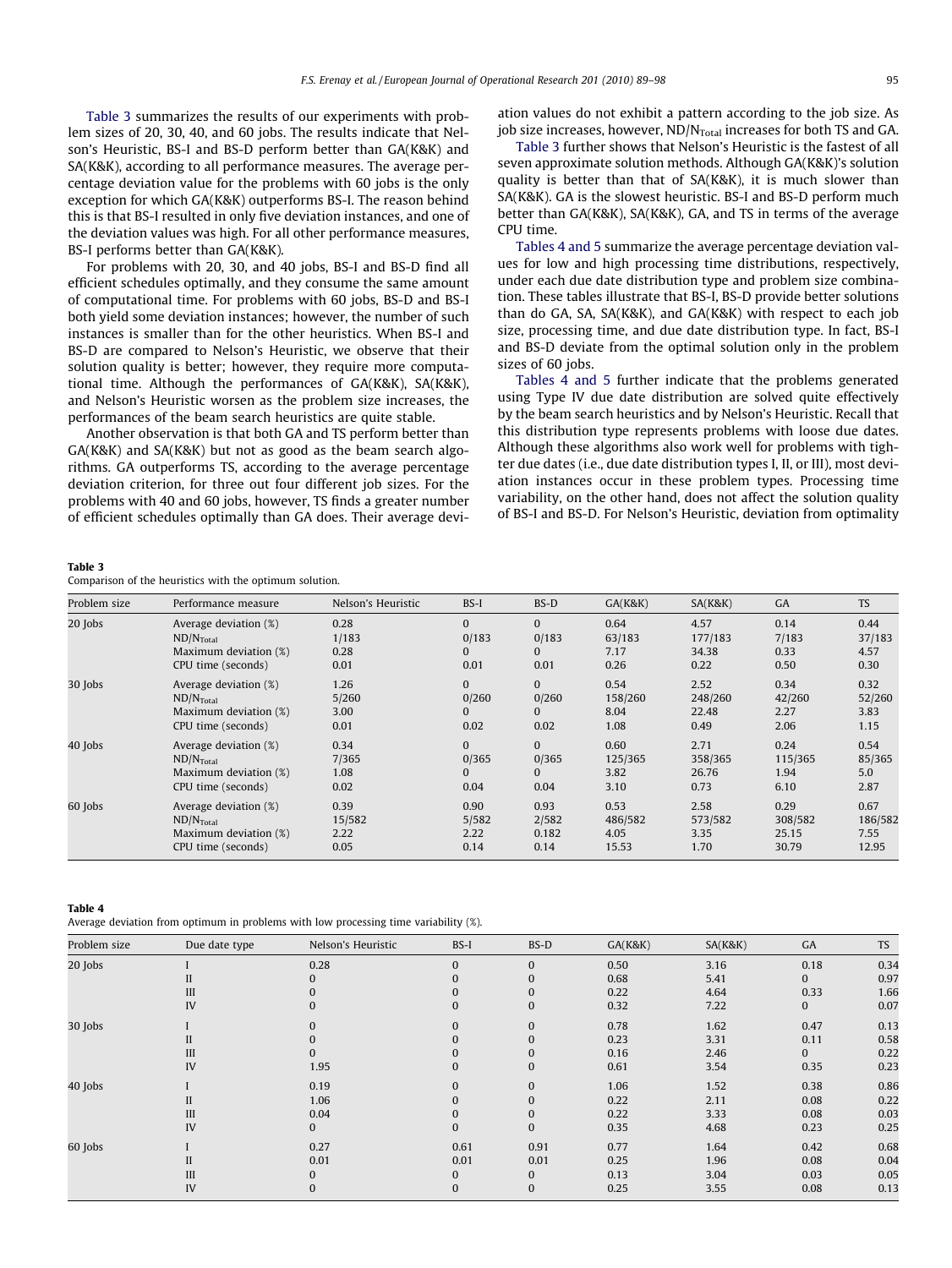| Table 5 |                                                                                           |
|---------|-------------------------------------------------------------------------------------------|
|         | Average deviation from optimum in problems with high processing time variability $(\%)$ . |

| Problem size | Due date type | Nelson's Heuristic | BS-I     | BS-D         | <b>GA(K&amp;K)</b> | SA(K&K) | GA           | <b>TS</b> |
|--------------|---------------|--------------------|----------|--------------|--------------------|---------|--------------|-----------|
| 20 Jobs      |               | $\mathbf{0}$       | $\Omega$ | $\mathbf{0}$ | 0.92               | 3.09    | 0.08         | 0.46      |
|              | H             | 0                  |          | $\mathbf{0}$ | 0.38               | 3.67    | $\mathbf{0}$ | 0.22      |
|              | III           | 0                  |          | $\mathbf{0}$ | 0.24               | 5.67    | $\bf{0}$     | 0.03      |
|              | IV            | $\bf{0}$           | 0        | $\mathbf{0}$ | 0.87               | 6.11    | $\bf{0}$     | 0.22      |
| 30 Jobs      |               | 0.19               | $\Omega$ | $\mathbf{0}$ | 0.89               | 1.41    | 0.42         | 0.30      |
|              | $_{II}$       | 2.39               |          | $\mathbf{0}$ | 0.14               | 2.01    | 0.02         | 0.20      |
|              | III           | 0.005              |          | 0            | 0.08               | 4.03    | $\mathbf{0}$ | 1.92      |
|              | IV            | $\bf{0}$           | $\Omega$ | $\mathbf{0}$ | 0.40               | 3.75    | 0.18         | 0.23      |
| 40 Jobs      |               | $\mathbf{0}$       | 0        | $\mathbf{0}$ | 0.87               | 1.37    | 0.23         | 1.14      |
|              | $\mathbf{I}$  | 0.88               |          | $\mathbf{0}$ | 0.30               | 2.14    | 0.04         | 0.13      |
|              | III           | $\bf{0}$           |          | $\mathbf{0}$ | 0.20               | 3.99    | 0.03         | 0.01      |
|              | IV            | $\mathbf{0}$       | $\Omega$ | $\mathbf{0}$ | 0.37               | 3.82    | 0.05         | 0.13      |
| 60 Jobs      |               | $\overline{0}$     |          | $\mathbf{0}$ | 1.08               | 1.77    | 0.48         | 1.02      |
|              | $\mathbf{I}$  | 0.62               |          | 0            | 0.22               | 1.90    | 0.05         | 0.02      |
|              | III           | 0.001              |          | $\Omega$     | 0.17               | 2.89    | 0.05         | 0.02      |
|              | IV            | $\bf{0}$           | 0        | $\bf{0}$     | 0.29               | 4.08    | 0.12         | 0.27      |

mostly occurs in the problems with low processing time variability combined with Type I due dates and in problems with high processing time variability combined with Type II due dates. It can also be observed that GA performs better in problems with high processing time variability.

It is important to note that, as the problem size increases, Nelson's Heuristic, BS-I, BS-D, SA(K&K), and TS may fail to find a solution for some of the efficient schedules. As stated before, for a given problem, there are  $n_T$  (SPT) –  $n_T$  (Moore) + 1 efficient schedules. In some of the 320 test problems, however, these heuristics cannot find an approximate solution specifically for the efficient schedule with  $n<sub>T</sub>$  (Moore) number of tardy jobs (see Table 6). The number of such problems is very small, and most of the cases that cannot be solved by Nelson's Heuristic are solved by BS-I and BS-D. Nevertheless, the number of these instances seems to increase as the problem size increases. In order to see whether this trend will continue for larger problem sizes and to better observe the performance of our heuristics, we performed experiments on problems with 80, 100, and 150 jobs.

# 6.2. Experiments on larger problem sizes

We generated larger size problems with 80, 100, and 150 jobs using the same processing time and due date distributions discussed earlier. For each job size, processing time, and due date distribution type, we generated 10 problems and obtained 240 problems in total. In our experiments with larger problems, the first measure that we consider is the average percentage difference of a heuristic's solution from that of Nelson's Heuristic, which is given by

$$
\frac{\sum_{m=1}^{M} \sum_{n=n_{T}(m,\text{More})}^{n_{T}(m,\text{SPT})} 100 \times \frac{\overline{F}_{\text{Nelson}(m,n)-\overline{F}(m,n)}}{\overline{F}_{\text{Nelson}(m,n)}},\newline \frac{\sum_{m=1}^{M} \sum_{n=n_{T}(m,\text{More})}^{n_{T}(m,\text{SPT})} \psi_{m,n}}{\sum_{m=1}^{M} \sum_{n=n_{T}(m,\text{Moore})}^{n_{T}(m,\text{More})} \psi_{m,n}},
$$
(6)

| Table |  |
|-------|--|
|       |  |

Number of efficient schedules for which no solution is found.

| Heuristic          | 20 Jobs | 30 Jobs | 40 Jobs | 60 Jobs |
|--------------------|---------|---------|---------|---------|
| Nelson's Heuristic | 0/183   | 0/260   | 5/365   | 15/582  |
| BS-I               | 0/183   | 0/260   | 2/365   | 4/582   |
| BS-D               | 0/183   | 0/260   | 1/365   | 3/582   |
| GA(K&K)            | 0/183   | 0/260   | 0/365   | 0/582   |
| SA(K&K)            | 3/183   | 3/260   | 1/365   | 8/582   |
| GA                 | 0/183   | 0/260   | 0/365   | 0/582   |
| TS                 | 5/183   | 16/260  | 20/365  | 48/582  |

where  $\bar{F}(m,n)$  is the minimum flowtime for the  $m<sup>th</sup>$  problem, when  $n_T$  = n, given by a heuristic other than Nelson's.  $\overline{F}_{\text{Nelson}}(m, n)$  is the minimum flowtime resulting from Nelson's Heuristic for the same problem.  $n_T(m, Moore)$  and  $n_T(m, SPT)$  are the number of tardy jobs using Moore's Algorithm and SPT order, respectively. Finally,  $\psi_{m,n}$ is defined as

$$
\psi_{m,n} = \begin{cases} 1, & \text{if } \overline{F}(m,n) \neq \overline{F}_{\text{Nelson}}(m,n), \\ 0, & \text{o.w.} \end{cases}
$$

Average percentage difference illustrates the average gap between the solution of a heuristic (i.e., BS-I, BS-D, GA(K&K), SA(K&K), GA, TS) and that of Nelson's Heuristic over all efficient schedules and test problems, where the two solutions differ. In our experimentation with larger size problems, we take Nelson's Heuristic as a benchmark, because, among the heuristic approaches proposed in the literature, Nelson's Heuristic performs the best, as discussed in Section [6.1.](#page-5-0) Note that, according to Expression (6), larger values of average percentage difference indicate better performance for a heuristic. Other measures we consider in the experiments with larger problems are as follows.

(i) N+: Number of solutions for efficient schedules over all test problems that a specific heuristic performs better than Nelson's Heuristic. That is,

$$
N+ = \sum_{m=1}^{M} \sum_{n=n_T(m,\text{Moore})}^{n_T(m,\text{SPT})} \eta_{m,n}, \quad \text{where}
$$

$$
\eta_{m,n} = \begin{cases} 1, & \text{if } \overline{F}(m,n) < \overline{F}_{\text{Nelson}}(m,n) \\ 0, & \text{o.w.} \end{cases}
$$

(ii) N-: Number of solutions for efficient schedules over all test problems that a specific heuristic performs worse than Nelson's Heuristic. That is,

$$
N- = \sum_{m=1}^{M} \sum_{n=n_T(m,\text{Moore})}^{n_T(m,\text{SPT})} \mu_{m,n}, \text{ where}
$$

$$
\mu_{m,n} = \begin{cases} 1, & \text{if } \overline{F}(m,n) > \overline{F}_{\text{Nelson}}(m,n), \\ 0, & \text{o.w.} \end{cases}
$$

Note that taking Nelson's Heuristic as a point of reference, a large value of  $N^+$  and a small value of  $N-$  are desirable for a heuristic.

(iii) Maximum Percentage Difference =  $\max_{(m,n)} \left( 100 \times \frac{\overline{F}_{\text{Nelson}(m,n)-\overline{F}(m,n)}}{\overline{F}_{\text{Nelson}(m,n)}} \right)$ . A negative value of maximum percentage difference implies that Nelson's Heuristic performs better than the current heuristic, in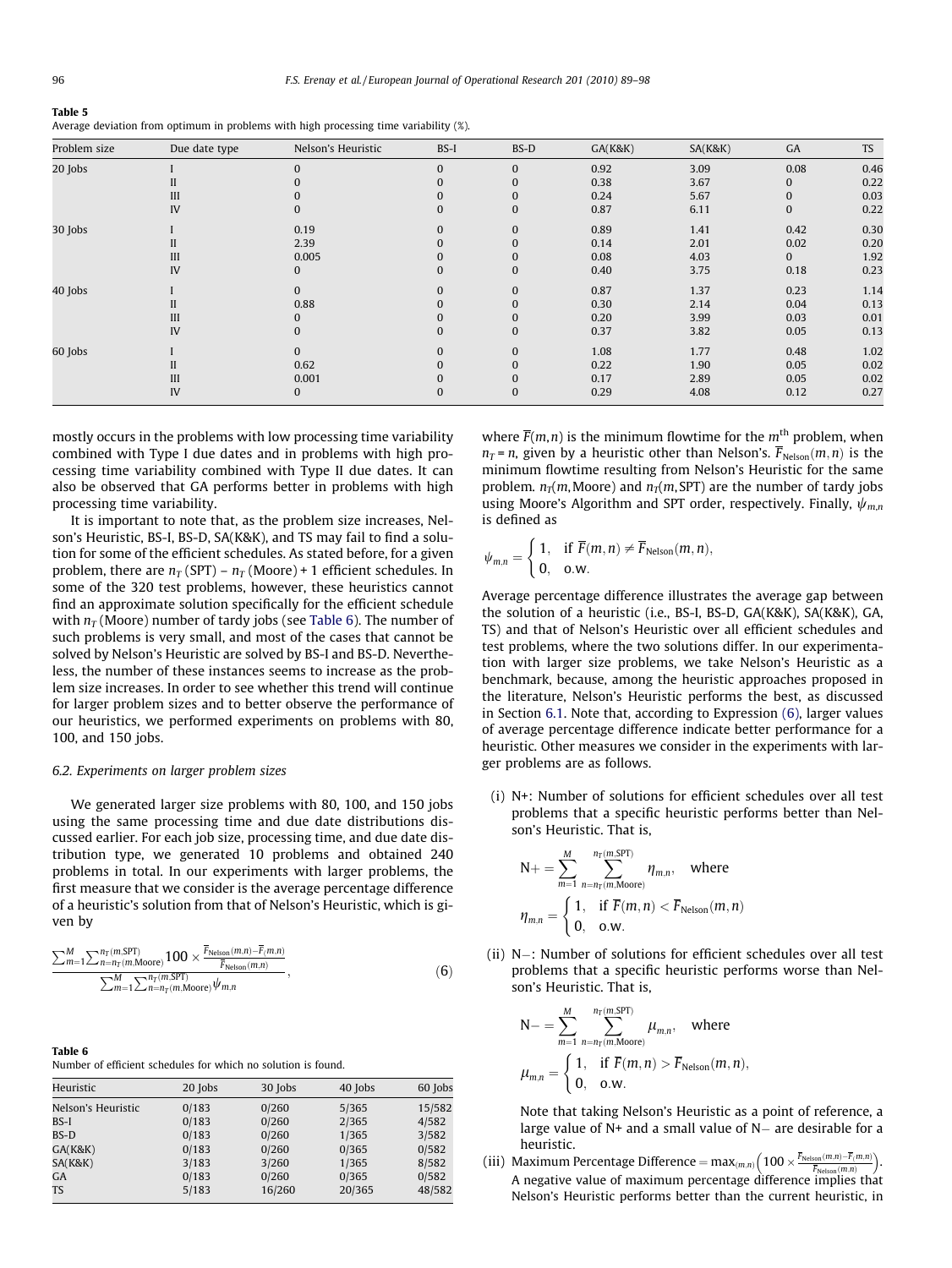<span id="page-8-0"></span>

| Table |
|-------|
|-------|

| Comparison of the other heuristics with Nelson's Heuristic. |  |  |  |  |  |  |
|-------------------------------------------------------------|--|--|--|--|--|--|
|-------------------------------------------------------------|--|--|--|--|--|--|

| Problem size      | Performance measure      | $BS-I$  | BS-D    | <b>GA(K&amp;K)</b> | SA(K&K)   | GA        | <b>TS</b> |
|-------------------|--------------------------|---------|---------|--------------------|-----------|-----------|-----------|
| 80 Jobs           | Average % difference     | 0.124   | 0.126   | $-0.532$           | $-2.694$  | $-0.223$  | $-0.228$  |
|                   | $N+/N_{\text{Total}}$    | 31/754  | 31/754  | 4/754              | 0/754     | 7/754     | 5/754     |
|                   | $N - / N_{\text{Total}}$ | 0/754   | 0/754   | 670/754            | 683/754   | 502/754   | 169/754   |
|                   | Max % difference         | 0.908   | 0.908   | 0.526              | $-0.007$  | 0.526     | 0.473     |
|                   | Min % difference         | 0.000   | 0.000   | $-4.362$           | $-21.319$ | $-2.306$  | $-4.133$  |
| $100$ $\vert$ obs | Average % difference     | 0.069   | 0.069   | $-0.514$           | $-2.946$  | $-0.275$  | $-0.278$  |
|                   | $N+/N_{\text{Total}}$    | 39/990  | 39/990  | 4/990              | 0/990     | 8/990     | 5/990     |
|                   | $N - / N_{\text{Total}}$ | 0/990   | 0/990   | 922/990            | 912/990   | 768/990   | 509/990   |
|                   | Max % difference         | 0.685   | 0.685   | 0.534              | $-0.012$  | 0.534     | 0.333     |
|                   | Min % difference         | 0.000   | 0.000   | $-4.600$           | $-27.639$ | $-3.527$  | $-5.151$  |
| 150 Jobs          | Average % difference     | 0.047   | 0.041   | $-0.480$           | $-3.723$  | $-0.259$  | $-0.268$  |
|                   | $N+ / N_{\text{Total}}$  | 74/1531 | 77/1531 | 3/1531             | 0/1531    | 7/1531    | 7/1531    |
|                   | $N - / N_{\text{Total}}$ | 0/1531  | 0/1531  | 1480/1531          | 1310/1531 | 1332/1531 | 1026/1531 |
|                   | Max % difference         | 1.225   | 1.225   | 1.458              | $-0.037$  | 1.458     | 1.222     |
|                   | Min % difference         | 0.000   | 0.000   | $-3.325$           | $-38.030$ | $-3.342$  | $-5.941$  |

all cases considered. Maximum percentage difference can be considered as a measure of the best-case performance of a heuristic, and its higher values are desirable.

(iv) Minimum Percentage Difference  $=\min_{(m,n)}\left(100\times\frac{F_{\text{Nelson}}(m,n)-F_(m,n)}{\overline{F}_{\text{Nish}}(m,n)}\right)$  $\left(100 \times \frac{\overline{F}_{\text{Nelson}}(m,n) - \overline{F}_{(m,n)}}{\overline{F}_{\text{Nelson}}(m,n)}\right).$ A positive value of minimum percentage difference implies that the current heuristic performs better than Nelson's Heuristic. Minimum percentage difference can be considered a measure of the worst-case performance of a heuristic, and its higher values are desirable.

As Table 7 shows, the proposed beam search heuristics and Nelson's Heuristic perform better than SA(K&K), GA(K&K), GA, and TS, in larger size problems as well, with respect to all the measures. As implied by the N+/N $_{\rm Total}$  and N $-$ /N $_{\rm Total}$  measures, in almost all cases, Nelson's Heuristic performs better than or equal to these iterative algorithms. Yet, BS-I and BS-D perform better than Nelson's Heuristic. Furthermore, as job size increases, the number of instances where the proposed heuristics outperforms Nelson's Heuristic increases. We also observe that BS-D performs slightly better than BS-I on larger size problems. In most cases, however, their solution qualities are almost the same. As seen in Table 7, for problems with 150 jobs, BS-D outperforms Nelson's Heuristic in a few more instances than does BS-I.

GA and TS perform better than GA(K&K) and SA(K&K) for almost all measures. The performances of TS and GA are nearly the same for the cases in which they both find a solution. In these cases, the overall average difference from Nelson's Heuristic is nearly the same. The best-case and worst-case performances of GA, as measured by the maximum and minimum percentage differences, respectively, are better than those of TS. The real handicap of TS is that there are a considerable number of efficient schedules for which it cannot find a heuristic solution (see Table 8). GA, on the other hand, finds heuristic efficient schedules for every instance.

Table 8 illustrates that for all the heuristics, excluding GA and GA (K&K), the number of efficient schedules for which no heuristic

| IMMIL V                                                                 |  |  |  |
|-------------------------------------------------------------------------|--|--|--|
| Number of efficient schedules for which no Heuristic solution is found. |  |  |  |

Table 8

| Heuristic          | 80 Jobs | $100$ Jobs | $150$ Jobs |
|--------------------|---------|------------|------------|
| Nelson's Heuristic | 13/754  | 29/990     | 48/1531    |
| $BS-I$             | 7/754   | 13/990     | 32/1531    |
| BS-D               | 7/754   | 13/990     | 34/1531    |
| GA (K&K)           | 0/754   | 0/990      | 0/1531     |
| SA (K&K)           | 23/754  | 63/990     | 206/1531   |
| GA                 | 0/754   | 0/990      | 0/1531     |
| <b>TS</b>          | 57/754  | 96/990     | 189/1531   |

| Table 9                                                 |  |  |  |  |  |
|---------------------------------------------------------|--|--|--|--|--|
| $\sim$ $\sim$ $\sim$ $\sim$ $\sim$ $\sim$ $\sim$ $\sim$ |  |  |  |  |  |

Average CPU time per problem in seconds.

| Heuristic          | 80 Jobs | $100$ Jobs | 150 Jobs |  |  |
|--------------------|---------|------------|----------|--|--|
| Nelson's Heuristic | 0.08    | 0.12       | 0.34     |  |  |
| BS-I               | 0.35    | 0.82       | 3.95     |  |  |
| $BS-D$             | 0.36    | 0.84       | 4.00     |  |  |
| GA(K&K)            | 48.63   | 124.87     | 723.57   |  |  |
| SA(K&K)            | 13.33   | 21.32      | 49.31    |  |  |
| GA                 | 94.77   | 245.22     | 1445.85  |  |  |
| <b>TS</b>          | 36.43   | 88.52      | 420.13   |  |  |
|                    |         |            |          |  |  |

solution is found increases with an increase in problem size. It can also be observed that Nelson's Heuristic cannot find any solution for a larger number of efficient schedules than BS-I and BS-D. In fact, if a heuristic efficient schedule cannot be found either by BS-I or BS-D, it cannot be found by Nelson's Heuristic either. There are some  $n<sub>T</sub>$  values for which Nelson's Heuristic cannot arrive at a heuristic efficient schedule, but BS-I or BS-D can. Heuristic efficient schedules that cannot be found frequently coincide with problems that have a Type I due date distribution, and less frequently coincide with those that have Types II and III.

While the number of no solution cases is quite high for SA(K&K) and TS, GA and GA(K&K) find a solution for every  $n<sub>T</sub>$  value. As seen in Table 9, however, the computation time requirements for GA and GA(K&K) are much longer than those of the beam search algorithms. Therefore, for large size problems, in order to find heuristic efficient schedules for all  $n<sub>T</sub>$  values in the efficient range, BS-D or BS-I should first be used to minimize the number of instances in which no solution is found. Then, a genetic algorithm should be utilized to solve the remaining instances.

# 7. Conclusions

As a result of our experiments, we conclude that BS-D and BS-I perform quite well for the multicriteria scheduling problem of minimizing the average flowtime and number of tardy jobs. In most cases, these two algorithms find the efficient schedules optimally. The only disadvantage of our beam search algorithms is that, although rarely, they fail to find heuristic efficient solutions for some  $n<sub>T</sub>$  values in the efficient range. For such cases, we propose that GA or GA(K&K) be used. The proposed GA and TS algorithms also yield better results than GA(K&K) and SA(K&K), even though they are poor, relative to BS-D and BS-I.

With the insights gained from this study, we propose to extend our current research to solve other multicriteria scheduling problems. This work can be extended to more complex settings, such